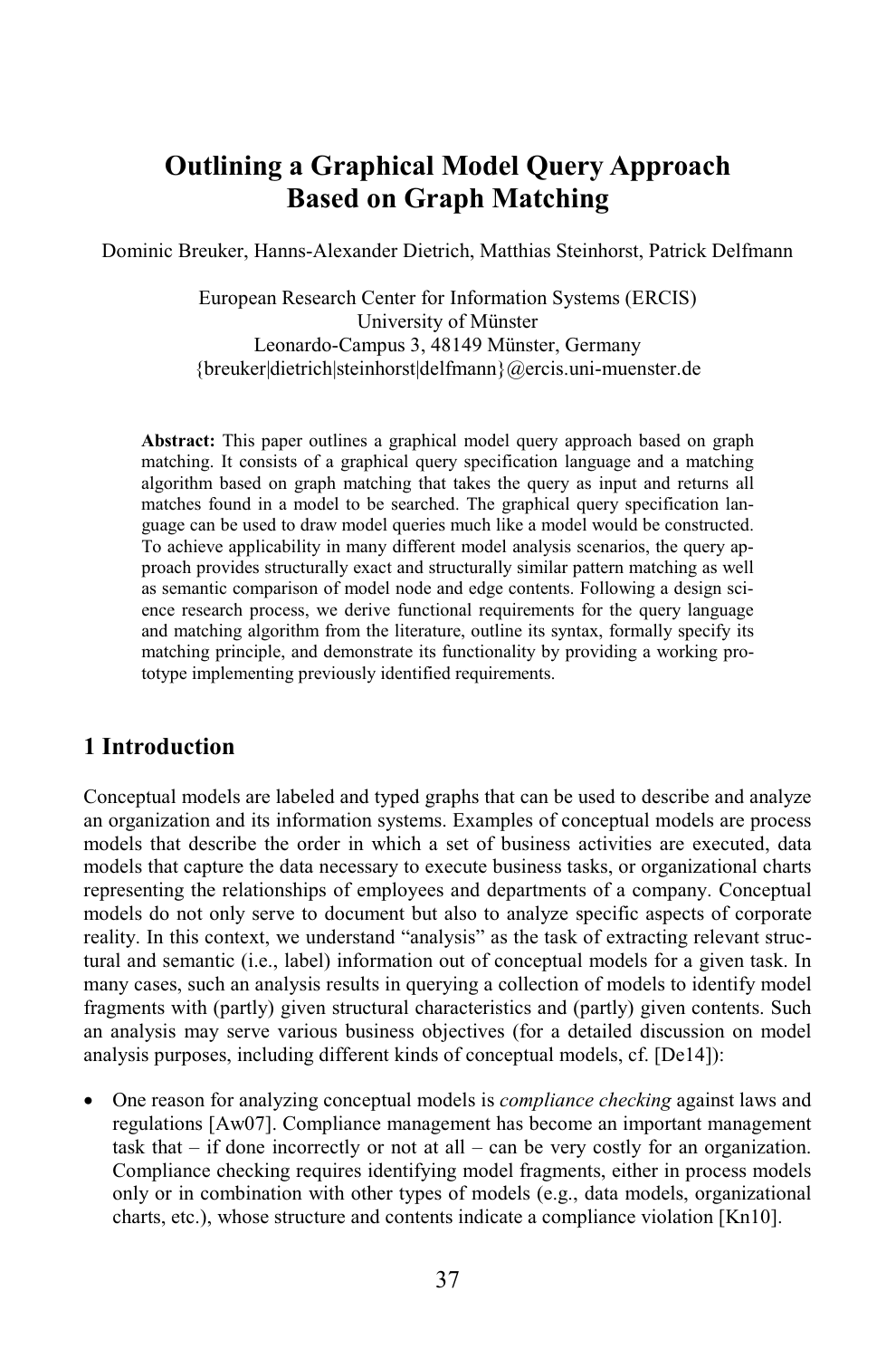- *Identifying weaknesses in process models* serves to improve business processes according to efficiency, effectiveness, or quality. It aims at avoiding double work or unnecessary manual processing, for instance [Bec10]. Identifying such weaknesses requires finding process model fragments whose structure and contents typically indicate a shortcoming of a business process.
- Model translation is about *transforming conceptual models* from one notation into another one, for instance from a conceptual into an executable specification. Notable examples discussed in the literature include translating BPMN models into BPEL code [ODA08, Ga08] or transforming data models into relational schemas. Model translation requires identifying model fragments of a source notation that are to be translated to model or code fragments of a target notation.
- A further purpose of model analysis is *checking models for structural or behavioral conflicts* to ensure their syntactical correctness and – in case of process models – their proper execution semantics [Me08]. Syntax errors or improper execution semantics may disrupt runtime execution. Hence, identifying such problems can help assuring proper model execution in the case of automation. Identifying structural or behavioral conflicts requires identifying model fragments that indicate such conflicts.

Querying conceptual models to identify fragments with particular characteristics thus serves an abundance of analysis tasks that are performed to design, redesign, or improve corporate information systems in different ways. Hence, many companies have started to create large collections of conceptual models [DRR12]. Such collections mostly include process models but may also include other types of conceptual models like data models, organizational charts, or ontologies. They may contain hundreds to thousands of models and, in turn, each model may consist of hundreds to thousands of elements [Di11]. Given the complexity of these collections, the task of analyzing conceptual models is becoming increasingly difficult [Di11]. Analyzing conceptual models is even more complex considering that such an analysis may serve different business objectives as described above. The scientific community has put forth a great number of different model query approaches (cf. Section 6). They allow for querying a model collection automatically in order to identify particular pattern matches in the models. A pattern match in this context refers to a model fragment that complies with a predefined query pattern defining the fragment's structure and labels.

A common characteristic of many recent model query approaches is that they are specifically designed to support one particular business objective (e.g., [YDG12]). In addition, some of these approaches are designed for analyzing models developed in a particular modeling language (e.g., [Aw07] or [Be08]). Instead of developing such customized query approaches, we follow the argument of  $[Aa13]$  arguing that it is more beneficial to develop a query approach that can be used to support multiple business objectives. Furthermore, we argue that it is beneficial to develop an approach that is by default applicable to multiple types of conceptual models (i.e., process models, data models, etc.) and models of any modeling language. Companies that wish to automatically analyze their models may not be able to use a given, specialized query approach if it does not fit their use case or modeling language. Furthermore, for reasons of economy and internal conventions, they may not be willing to change their preferred modeling language for every new analysis purpose to render some specialized analysis approach applicable [Aa13].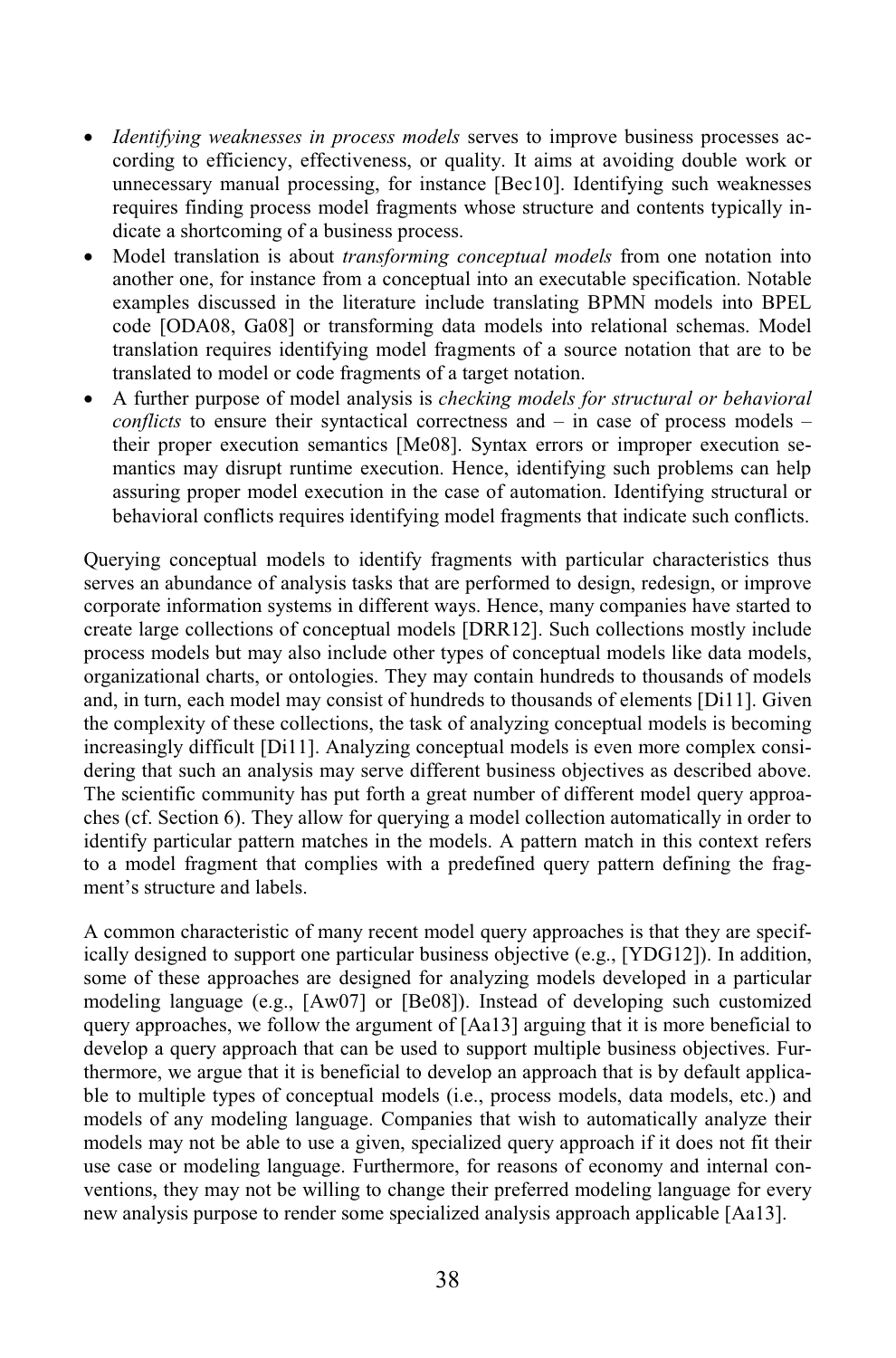A previous utility evaluation of a multi-purpose and language independent model query language [De10] revealed that process managers perceive such a mechanism to be highly beneficial to support model analysis [Be11]. The query language presented in this study, however, uses formal set operations to define pattern queries. We argue that the ease of use of this language is rather low as pattern specification is cumbersome (cf. application examples in [Be11]). We argue that a query language is much easier to use if it allows for graphically modeling a pattern in much the same way as a model is developed.

In this paper, we thus present a multi-purpose and modeling language independent model query approach that allows for specifying patterns graphically. The approach consists of a graphical pattern editor and a matching algorithm. The theoretical foundations of our approach are based on graph theory, because any conceptual model is essentially a graph consisting of nodes and edges, no matter what modeling language is used. These nodes and edges are usually attributed with a type and a label, sometimes multiple labels, such as a name, cost, time, etc. A BPMN model [BPM13], for instance, contains nodes of type "task" and may have a name containing the value "grant credit".

In graph theory, the problem of pattern matching is known as the problem of subgraph isomorphism [Ul78]. Corresponding algorithms are able to detect exact pattern matches (i.e., the pattern match and the pattern have to be structurally and semantically identical). In the context of analyzing conceptual models however, it is often necessary to identify paths of model elements that are of previously unknown length (cf. requirements described in Section 2). Consequently, a matching mechanism is required that allows for identifying subgraphs in a model that are not strictly identical to a predefined pattern, but may contain paths of previously unknown length. In graph theory, this kind of pattern matching is known as the problem of subgraph homeomorphism [LW09]. Unfortunately, corresponding algorithms produce a huge number of pattern matches because by default all pattern edges are mapped to paths of all possible lengths in the model. This, however, is often not necessary, because only few pattern edges may need to be mapped to paths in the model. The resulting huge number of potentially irrelevant matching results leads to increased runtimes [LW09]. We therefore introduce a new type of graph problem that we call relaxed subgraph isomorphism, in which a node in the pattern graph has exactly one equivalent node in the model, but an edge in the pattern graph may  $-$  if so specified – be mapped to a path of elements in the model.

The purpose of this paper is thus to formally specify, implement, and evaluate a graphbased query approach for conceptual models using relaxed subgraph isomorphism detection. It takes into account that nodes and edges of conceptual model graphs can be annotated with various attributes as described above and that these attributes may have to be checked within the pattern matching process. Furthermore, we take into account that conceptual models may contain both directed and undirected edges, as well as more than one edge between two given nodes (e.g., hierarchy structures in Entity-Relationship Models (ERM), [Ch76]). Summarizing, the contribution of this paper is as follows:

• From a theoretical point of view, we introduce a new type of graph problem called relaxed subgraph isomorphism designed to address the particular requirements of pattern matching in conceptual models. We furthermore present a novel approach to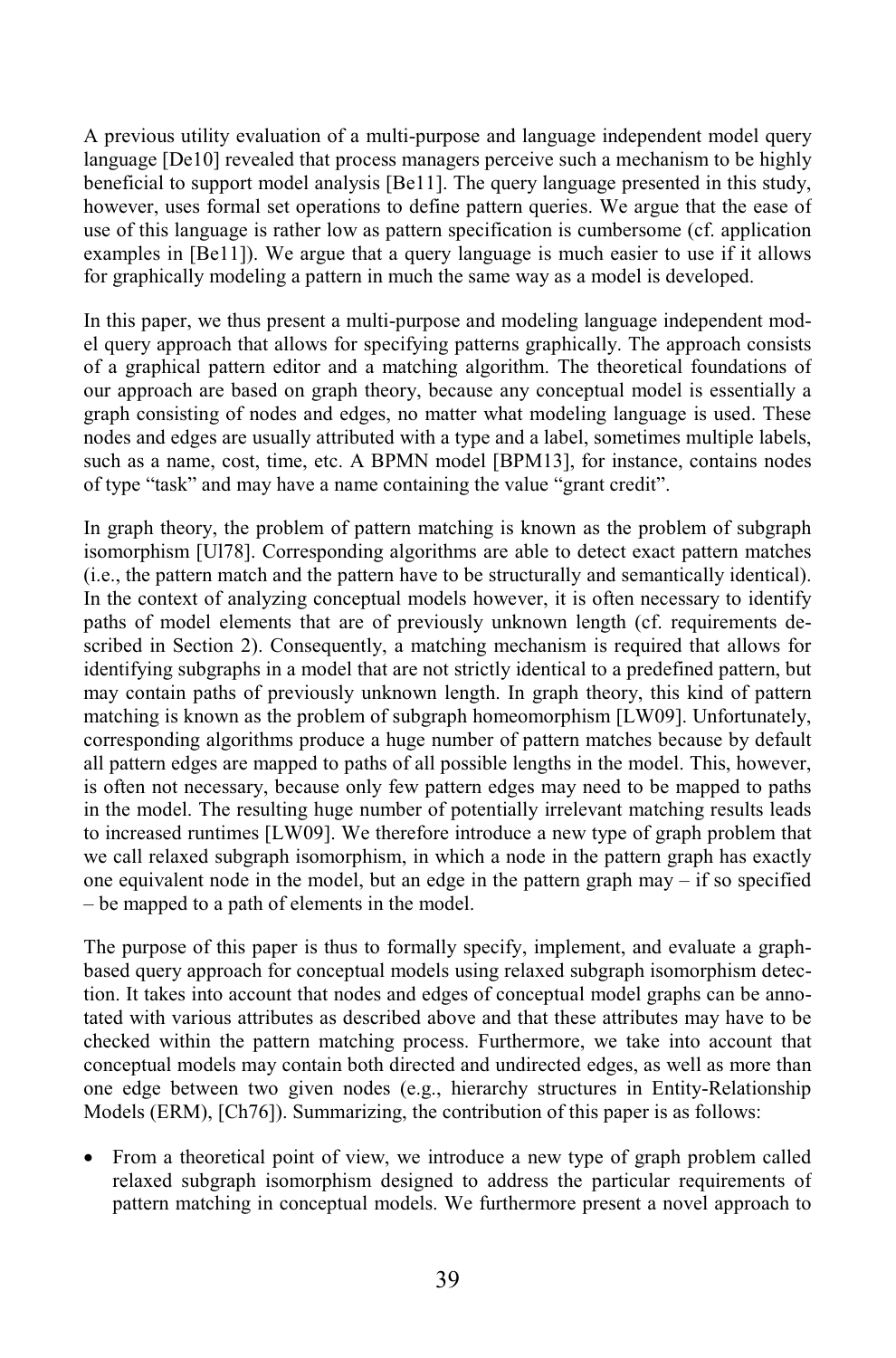solve this problem, including specifics of conceptual models such as mixed directed/undirected edges as well as node and edge semantics. Up to now, only related work on subgraph isomorphism and subgraph homeomorphism exists. It does not take into account configurable edge-path mappings as described above. Also, it is restricted to either undirected or directed edges and mostly ignores node and edge semantics, which are both of utmost importance when analyzing conceptual models.

- From a practical point of view, the query approach supports a wide variety of different model analysis objectives involving pattern matching (cf. examples above). It is thus not restricted to supporting one objective alone.
- The query language is furthermore not restricted to finding pattern matches in conceptual models of a particular type or modeling language, but can be used on models of any type or modeling notation – as long as they are based on graphs.
- The query language allows to graphically model a pattern in much the same way as a model is developed. We argue that it is thus easier to use than query languages that rely on text-based pattern specification and follow the evaluation results of [Be11].

The remainder of the paper is structured as follows: In Section 2, we formulate functional requirements for pattern matching in conceptual models that were derived from typical patterns coming from literature on model analysis. In Section 3, we formally introduce the notions of a conceptual model, of subgraph isomorphism, and of relaxed subgraph isomorphism as a basis for the matching process. In a next step, we describe the graphical specification of patterns and briefly outline how our matching algorithm realizes relaxed subgraph isomorphism (Section 4). Section 5 presents a prototypical implementation of the model query approach using a meta-modeling tool. In Section 6, we evaluate our solution by arguing for its utility in comparison to existing model analysis approaches. The paper concludes with a summary of its contribution, limitations and an outlook to future research in Section 7.

# **2 Requirements of Pattern Matching in Conceptual Models**

Several patterns that are relevant for model analysis purposes have been discussed in the literature and stem from research fields already named in the introduction. In particular, in order to identify model sections that match such patterns, a model query approach should comply with the following requirements (for a detailed discussion related to these requirements and an empirical derivation cf. [De14]):

- Requirement 1 (R1): The matching algorithm of the query approach should be able to return model subgraphs that structurally exactly match a predefined pattern graph. For example, this is needed to identify neighbored model elements, as it is necessary, for instance, for syntax checking (e.g., if two nodes of different types are not allowed to be connected by edges).
- Requirement 2 (R2): The matching algorithm of the query approach should be able to return model elements that have a particular type like "BPMN task", "EPC function", etc., whenever this is specified in the pattern. If such types are not specified, elements of any type should be returned. This is necessary for all of the business tasks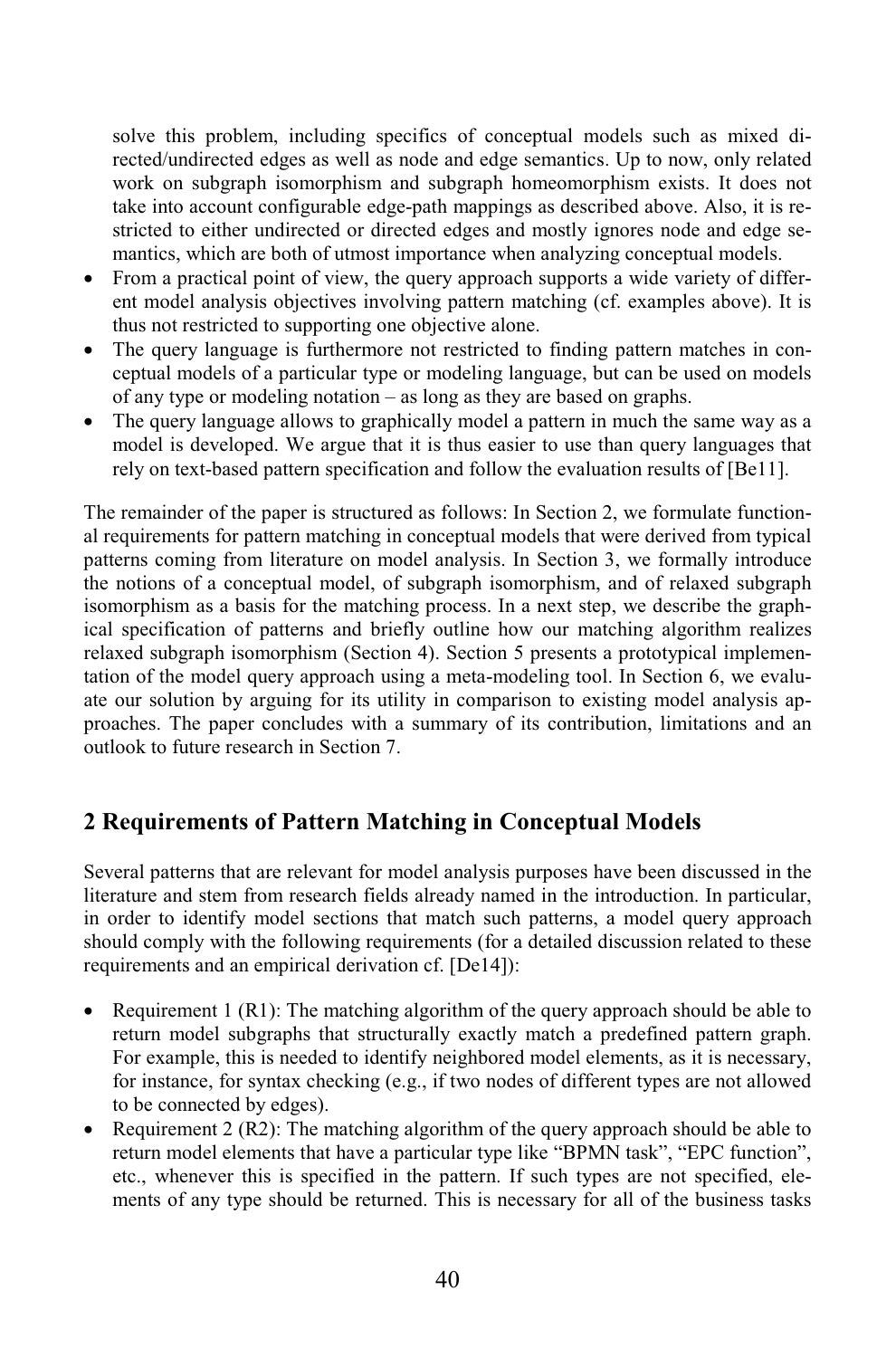outlined in Section 1. For instance, for compliance checking, we need to know if two activities follow each other in a process model.

- Requirement 3 (R3): The matching algorithm of the approach should be able to return model elements that have a particular label like "Check invoice" whenever this is specified in the pattern. If such labels are not specified, the algorithm should return elements with any label. For instance, we need to be able to evaluate labels if we search for weaknesses (e.g., a "print" activity followed by a "scan" activity).
- Requirement 4  $(R4)$ : The matching algorithm of the query approach should be able to return model fragments containing a path of previously unknown length. This means that it should be possible to specify a pattern that contains simple edges and edges that are mapped to a path in the model. For example, compliance incorporates rules that prescribe that before an activity is performed in a process, another one must have been performed before, but it is not necessary that these both activities directly follow each other. So, we must be able to check whether there is a path between them.

These requirements have been derived from the structure and the label semantics such patterns typically have. In the following, we provide a brief example for each requirement. For a comprehensive list of patterns, we refer to the literature (e.g., [Bec10], [Ga08], [ODA08], [Me08], [Be11], [ADW08], [Me07], [PGD12], [Ba05], and [De14]). In addition to these requirements, we argue that a query language for conceptual models should be applicable to not only process models, but also to any other type of conceptual model like data models, organizational charts, ontologies, etc. It should furthermore not be limited to analyzing models developed in a particular modeling language [Aa13]. Also, the approach should provide a graphical model editor (cf. [SA13] for an additional discussion on the benefit of graphical pattern editors compared to text-based approaches). We therefore add two additional requirements as follows:

- Requirement 5 (R5): The query language should be applicable to conceptual models of multiple types and languages.
- Requirement 6 (R6): The query language should provide a graphical pattern editor that allows for modeling a pattern graph according to R1 to R5. This pattern graph is then augmented to include modeling language-specific type and label information.

# **3 Formal Specification**

In this section, we formalize the functional requirements identified above. To do so, we first introduce the concepts of a conceptual model in terms of a graph and then proceed with defining the problem of subgraph isomorphism (cf. R1). Finally, we note that subgraph isomorphism must be relaxed to account for the requirements we identified (cf. R4). To account for the variety of conceptual modeling languages, we keep our definition of a conceptual model as abstract as possible. The goal is to ensure that the model query language can be used flexibly, no matter what modeling language is used or in which way a language was adapted (cf. R5). We assume that conceptual models consist of nodes representing any domain object of interest, and of edges describing relationships between them. Additional information regarding the nature of objects and relationships are conceptualized as attributes annotated to nodes and edges (cf. R2, R3).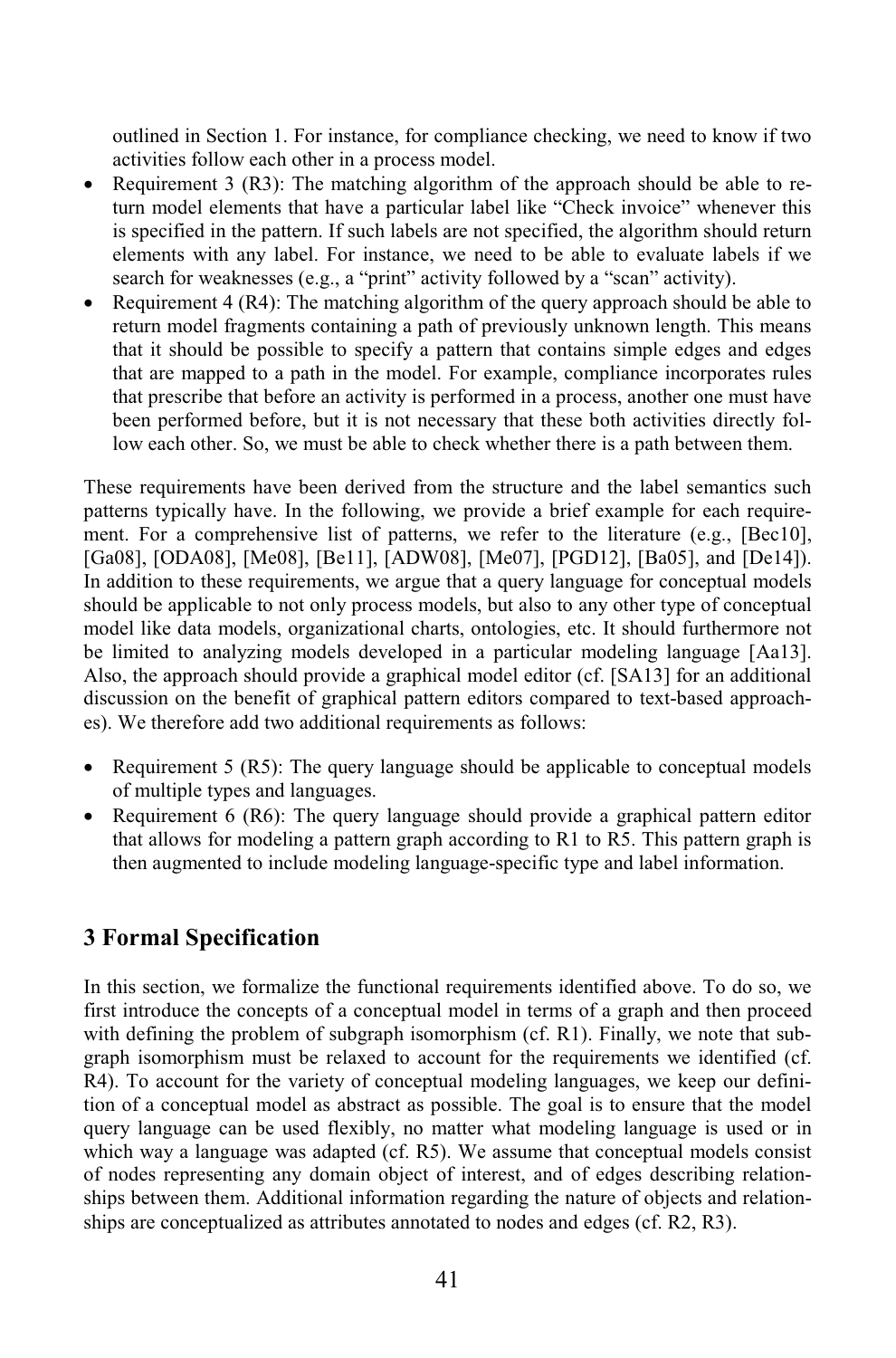*Definition 1 (conceptual model):* A conceptual model is a tuple  $M=(O, R, A, \alpha)$ , with O being a non-empty set of objects (nodes) and *R* being a non-empty set of relationships (edges). We write  $E=O\cup R$  to denote the set of all model elements.  $R=R_D\cup R_U$  consists of directed and undirected relationships. As in many modeling languages, multiple relationships are allowed between the same two nodes (like, e.g., hierarchy structures in ERMs), we use *multi-edges* to define relationships as follows:  $R_D \subseteq O \times O \times N$  is the set of directed relationships between the objects of a conceptual model (i.e., directed edges of the model graph).  $R_U \subseteq \{ \{o_x, o_y, n\} \mid o_x, o_y \in O, n \in \mathbb{N}, o_x \neq o_y \}$  is the set of undirected relationships between the objects of a conceptual model (i.e., undirected edges of the model graph). *N* is the set of natural numbers used to number multi-edges. Numbering of multi-edges always starts at *n=1* and increases by one for each additional edge. *A* is a non-empty-set of attributes carrying all information that can be associated with elements of *E*. It can be used, for example, to assign an element a type (e.g., a BPMN "task" or an EPC "function", cf. R2) or a label (e.g., "receive goods" to describe an activity in a process, cf. R3). In general, elements from *A* can be high-dimensional vectors of attributes assigned to either objects or relations via the function *α: EA*.

As the goal of the model query language is to map elements of one conceptual model (a pattern) to those of another one (the model), we must define which elements are compatible with each other. Clearly, this depends on the context of application (cf. Section 2). It may be a simple equality check of element types (cf. R2) or a full-fledged check applying similarity measures to textual descriptions (cf. R3). Again, to keep things general, we define only an equivalence relation  $\sim \mathcal{A} \times A$  on attributes. As an example, this equivalence relation could be implemented as a simple equality check on types. More complicated equivalence relations taking into account multiple attribute dimensions and based on, for instance, string similarity, linguistic [DHL09] or ontological [TF09] similarity measures are easily conceivable.

We use the notation *M'*≤*M* to denote that *M'* is a model that can be obtained from M by removing objects from  $O$ , relationships from  $R$ , and by reducing the domain of  $\alpha$  accordingly. Formally, this reduction can be described as *O'*⊆*O*, *R'*⊆*R*, and *α'=α|E'*. In terms of graph theory, *M'* is called a subgraph of *M* and exactly matches a fragment of *M*. We define a pattern query *P* as a model that is searched for in another one  $M(|O_P| \leq |O_M|)$  and  $|R_P| \leq |R_M|$ ). Given a model graph *M* and a pattern graph *P*, *P* is isomorphic to a subgraph  $M' \leq M$  if there is a structure preserving one-to-one mapping  $\varphi$  between all elements of *P* and all elements of *M'* (cf. R1) satisfying the equivalence relation  $\alpha(e_P) \sim \alpha(\varphi(e_P))$ . The following definition formalizes this subgraph isomorphism relation.

*Definition* 2 *(subgraph isomorphism):* Given a pattern graph  $P=(O_p, R_p, A, a_p)$ , a model graph  $M=(O_M, R_M, A, \alpha_M)$ , and an equivalence relation  $\sim \mathcal{A} \times A$ , *P* is subgraph-isomorphic to *M* if and only if it exists an *M'⊆M* such that there exists a bijection  $\varphi$ :  $E_P\rightarrow E_M$  satisfying the isomorphism condition:

$$
(o_x o_y, n_P) \in R_P \iff (\varphi(o_x), \varphi(o_y), n_M) \in R_M; \{o_x o_y, n_P\} \in R_P \iff \{\varphi(o_x), \varphi(o_y), n_M\} \in R_M; \alpha(o_{Pj}) \sim \alpha(\varphi(o_{Pj})), \alpha(r_{Pj}) \sim \alpha(\varphi(r_{Pj})), n_P, n_M \in N
$$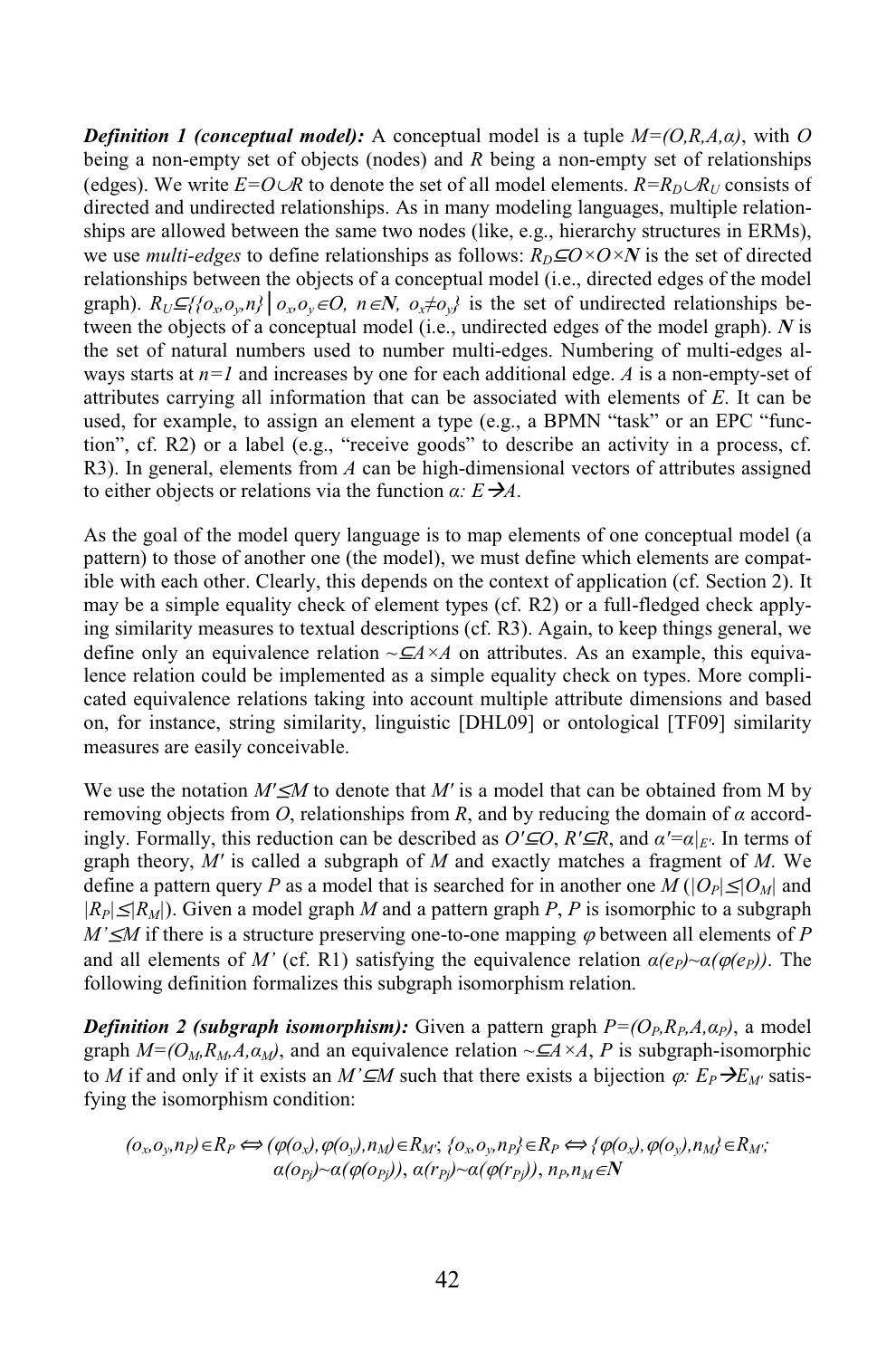To extend this definition towards relaxed subgraph isomorphism, we first have to introduce the notion of a path. A path in a model graph *M* can be understood as a sequence of objects  $\langle o_1,...,o_n \rangle$  such that  $(o_i o_{i+1}, z_i) \in R \vee (o_{i+1}, o_i, z_i) \in R \vee \{o_i, o_{i+1}, z_i\} \in R \forall i \in \{1..n-1\}$  $z_i \in \mathbb{N}$ . We write  $paths(o_x, o_y)$  to denote the set of all paths between nodes  $o_x$  and  $o_y$ . Special types of paths are those obeying certain constraints on the directions of their edges. *paths*<sub>*d*</sub>( $o_x$ , $o_y$ ) shall denote the set of all directed paths from  $o_x$  to  $o_y$ , meaning all sequences of objects  $\langle o_x, ..., o_y \rangle$  such that  $(o_i, o_{i+1}, z_i) \in R$   $\forall$   $i \in \{x, y-1\}$ ,  $z_i \in N$ . Conversely, *paths*<sub>*u*</sub>( $o_x$ , $o_y$ ) shall denote the set of all undirected paths between  $o_x$  to  $o_y$ , meaning all sequences of objects  $\langle o_x, ..., o_y \rangle$  such that  $\{o_i, o_{i+1}, z_i\} \in R$   $\forall i \in \{x, y-1\}$ ,  $z_i \in N$ . Finally, *paths<sub>a</sub>*( $o_x$ , $o_y$ ) shall denote the set of all paths between  $o_x$  and  $o_y$ , ignoring the direction of the contained edges, that is, all sequences of objects  $\langle o_x, ..., o_y \rangle$  such that  $\{o_i, o_{i+1}, z_i\} \in R$   $\vee$ *(o*<sub>*i*</sub></sub> $o_{i+1}$ ,*z*<sub>*i*</sub>)∈*R*  $\vee$  *(o*<sub>*i*+1</sub>,*o*<sub>*i*</sub>,*z*<sub>*i*</sub>)∈*R*  $\forall$  *i* ∈ {*x*..*y*-1}, *z<sub>i</sub>*∈*N*.

Based on paths, we define the notion of relaxed subgraph isomorphism (cf. R4). In the subgraph isomorphism definition, any pair of model nodes must be connected directly via an edge (i.e., a path of length one) whenever the two pattern graph nodes that map on them are connected by an edge. In the relaxed notion, these model graph nodes may be connected via paths of any length. Effectively, edges in the pattern graph *can* be mapped to paths instead of edges in the model graph, but only when this is explicitly specified in the pattern. To choose for which pattern edges this generalization shall be used, and which kind of path definition should be applied, we define a function *p*:  $R_P \rightarrow$  [*edge*, *normalPath, mixedPath}*. It indicates whether an edge of the pattern graph shall correspond to an edge in the model graph (edge), a directed or undirected path (normalPath), or any path regardless of the directions of its edges (mixedPath). The value must be specified by the user for each pattern edge. In the following, we call edges of the pattern to be mapped to paths in the model *path-edges*.

*Definition* 3 *(relaxed subgraph isomorphism):* Given a pattern graph  $P=(O_P, R_P, A, \alpha_P)$ , a model graph  $M=(O_M, R_M, A, \alpha_M)$ , an equivalence relation  $\sim \mathcal{A} \times A$ , and a function *p*:  $R_P$  $\rightarrow$  *{edge, normalPath, mixedPath}, P* is relaxedly subgraph-isomorphic to *M* if and only if it exists an *M'*⊆*M* such that there exists a left-total relation  $\psi$ :  $E_P \rightarrow P(E_M)$  satisfying the relaxed isomorphism condition:

$$
(o_x, o_y, n_P) \in R_P \land p((o_x, o_y, n_P)) = edge \Leftrightarrow (\psi(o_x), \psi(o_y), n_M) \in R_M, a(o_{Pj}) \sim a(\psi(o_{Pj})),
$$
  
\n
$$
a(r_{Pj}) \sim a(\psi(r_{Pj})), n_P, n_M \in \mathbb{N}; \{o_x, o_y, n_P\} \in R_P \land p(\{o_x, o_y, n_P\}) = edge \Leftrightarrow \{\psi(o_x), \psi(o_y), n_M\} \in R_M,
$$
  
\n
$$
a(o_{Pj}) \sim a(\psi(o_{Pj})), a(r_{Pj}) \sim a(\psi(r_{Pj})), n_P, n_M \in \mathbb{N}; (o_x, o_y, n_P) \in R_P \land p((o_x, o_y, n_P)) = normalPath
$$
  
\n
$$
\Leftrightarrow [paths_d(\psi(o_x), \psi(o_y))] = max(n_P), a(o_{Pj}) \sim a(\psi(o_{Pj})), n_P \in \mathbb{N}; \{o_x, o_y, n_P\} \in R_P \land
$$
  
\n
$$
p(\{o_x, o_y, n_P\}) = normalPath \Leftrightarrow [paths_u(\psi(o_x), \psi(o_y))] = max(n_P), a(o_{Pj}) \sim a(\psi(o_{Pj})), n_P \in \mathbb{N};
$$
  
\n
$$
(o_x, o_y, n_P) \in R_P \land p((o_x, o_y, n_P)) = mixedPath \Leftrightarrow [paths_d(\psi(o_x), \psi(o_y))] = mixedPath \Leftrightarrow
$$
  
\n
$$
a(o_{Pj}) \sim a(\psi(o_{Pj})), n_P \in \mathbb{N}; \{o_x, o_y, n_P\} \in R_P \land p(\{o_x, o_y, n_P\}) = mixedPath \Leftrightarrow
$$
  
\n
$$
[paths_d(\psi(o_x), \psi(o_y))] = max(n_P), a(o_{Pj}) \sim a(\psi(o_{Pj})), n_P \in \mathbb{N}
$$

The definition assures that, in one mapping, each node of the pattern is matched to exactly one node in the model, every simple edge of the pattern is matched exactly to one edge in the model, and every path-edge of the pattern is matched to exactly one path in the model. Whenever two nodes of the pattern are connected by more than one (*n*) path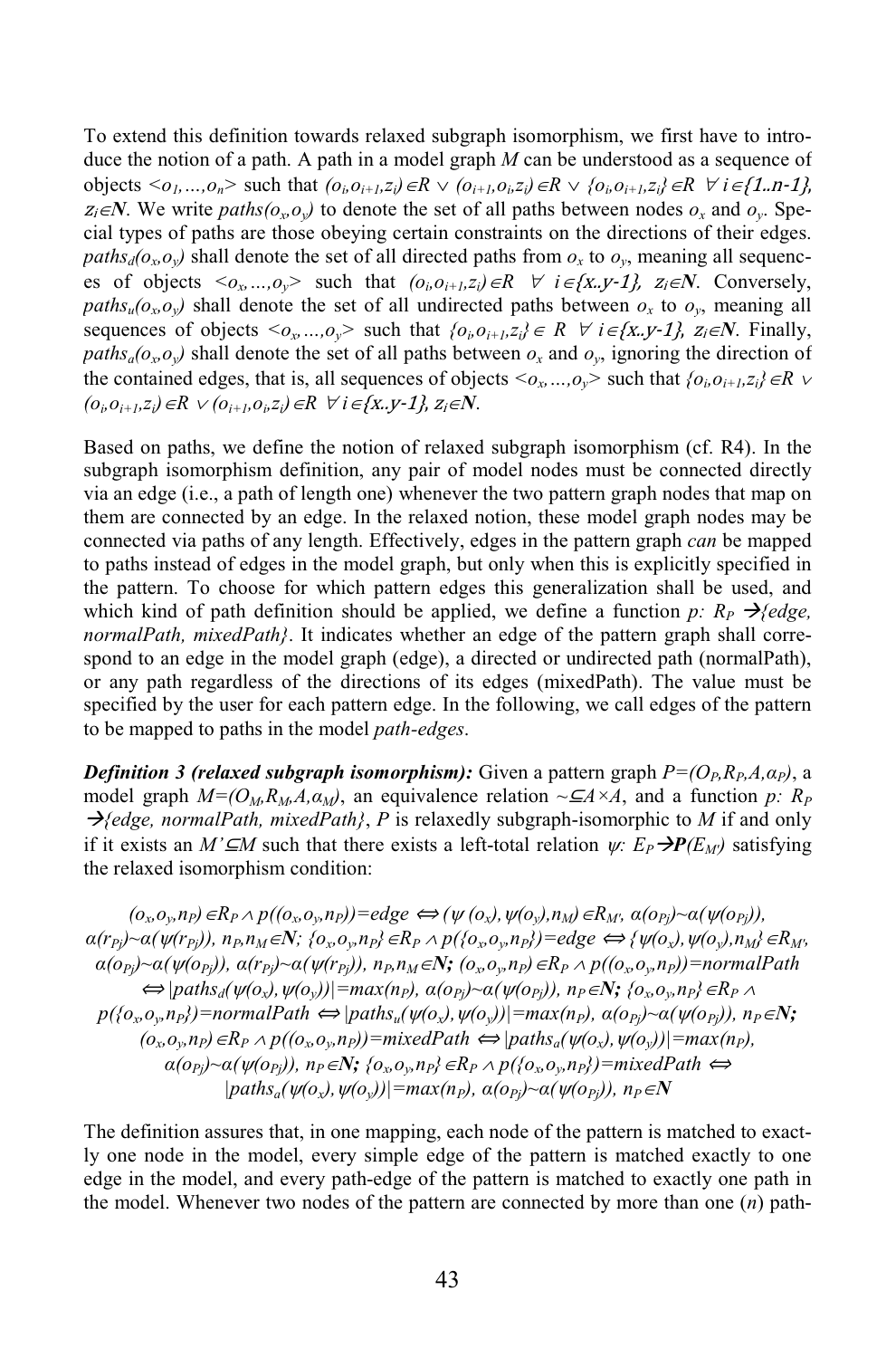edge, the definition assures that these *n* path-edges are always mapped to *n different* paths in the model (cf. the  $max(n_P)$  condition).

#### **4 The Query Language**

Based on the definitions above, pattern matching always starts with the definition of a pattern that should be searched for in conceptual models. To that end, we introduce the syntax of a pattern query. A pattern query is essentially a graph consisting of nodes and edges as described in *Definition 1*. To define a pattern query, we propose not to have it specified formally, but have it drawn and transformed automatically into a formal representation complying with the pattern definition afterwards. For example, consider the pattern query shown in Figure 1. It represents a behavioral conflict in EPCs. In particular, when the triggering event fires, the succeeding AND connector may never fire when the process instance was routed to the other path by the XOR connector [Me07].



Figure 1: Pattern specification in the graphical concrete syntax

Nodes *o<sup>P</sup>* of such a visual pattern query are represented by circles and edges/paths *r<sup>P</sup>* by lines. If a node is assigned a node type (e.g., "entity type") as part of  $a(\rho_p)$ , we propose to attach an icon according to the representation of a corresponding node type in a model. In the example, three nodes are typed, so they appear as a red hexagon, a circle containing an "x" and a circle containing a "∧", standing for "event", "XOR connector", and "AND connector". One node is not typed, so it can be mapped to any node of a model. Labels as further parts of  $\alpha(\rho_p)$  should appear within the boundary of a node. Further attributes of  $\alpha(\rho_p)$  should not appear as a visual part of the pattern query. In an implementation, they should be specified by opening a context menu. Pattern edges to be mapped to edges in a model  $r<sub>P</sub>$  are represented by solid lines with one attached arrow if they are directed. Pattern edges to be mapped to paths in a model  $r<sub>P</sub>$  are represented by dashed lines with an arrow attached if they are directed. Without an arrow, they are undirected. With arrows at both ends, they should be mapped to paths containing edges of any direction. As we cannot identify the type of an edge only from its representation in many modeling languages, we propose to attach the type of the edge – if specified – textually. Any other attributes of  $\alpha(r_p)$  should be handled like those of  $\alpha(\rho_p)$ .

#### **5 Implementation**

To demonstrate the feasibility of our model query language, we implemented it as a plugin for a meta-modeling tool that was available from a previous research project.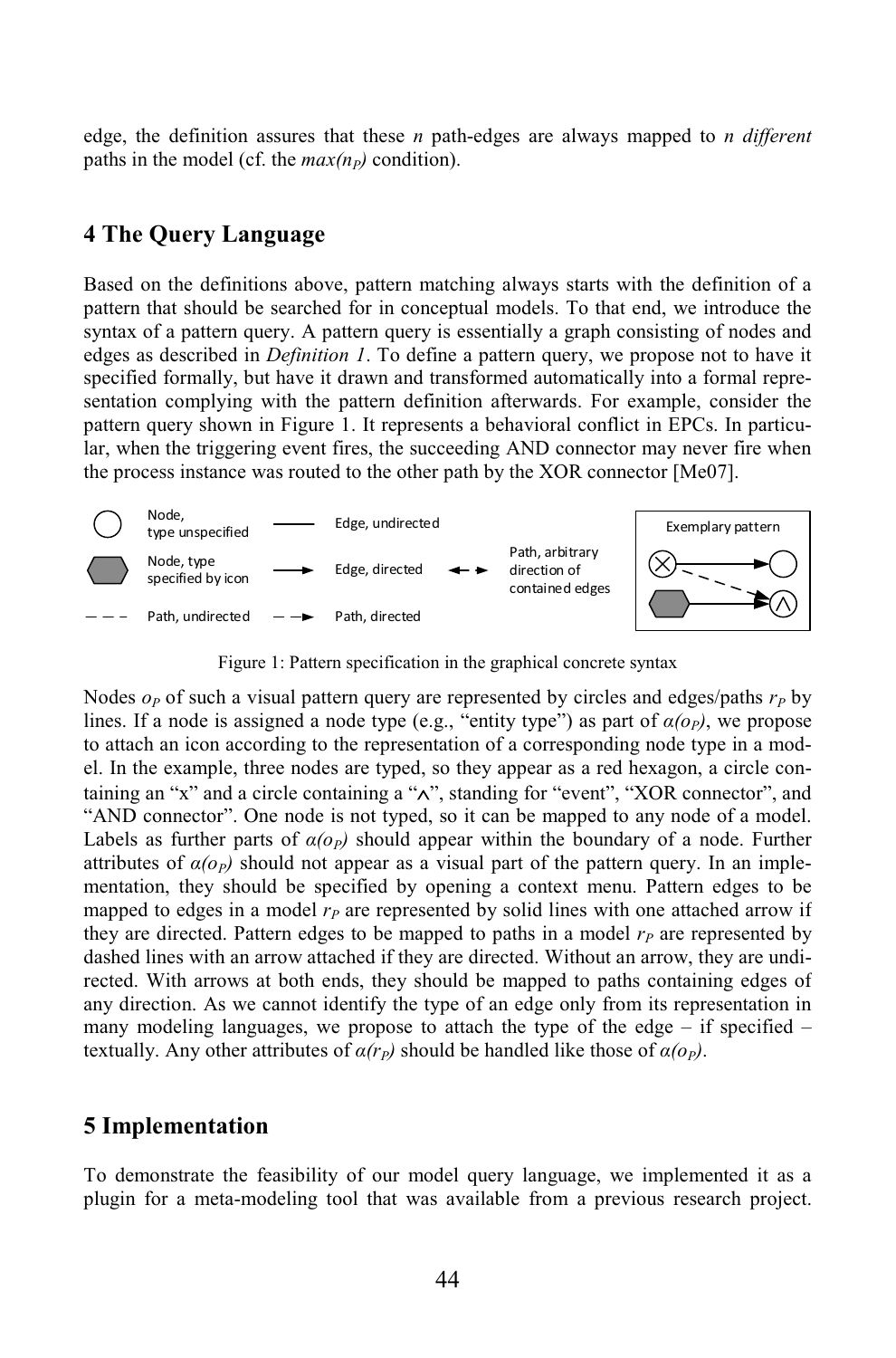Being a meta-modeling tool, it allows for specifying modeling languages at runtime. Conceptually, it is based on the idea that any modeling language essentially provides a set of object types and relationship types. To create a model these types are instantiated into concrete objects and relationships. The query language we propose is thus based on the same constructs that are used on meta-level to define a modeling language. This is why the query language is essentially modeling language-independent.



Figure 2: Pattern editor

The implementation of the query language includes a pattern editor as depicted in Figure 2. This editor allows for drawing a pattern graph complying with the Requirements R1 to R5 derived above (R6). The analyst can specify a name for the pattern query and choose the modeling language the pattern query is supposed to be valid for (R5). The type of a node or edge can be customized according to the corresponding modeling language. The plugin accesses the modeling language specification in order to get all type information that is required during the matching process. The exemplary pattern query in Figure 2 matches the example in Figure 1.

After having specified a pattern query or choosing a previously specified one, the user can specify which models should be analyzed. We implemented an algorithm that matches the pattern to the models according to the formal definitions in Section 3. The algorithm determines all pattern matches in all input models. The plugin returns a list of models that contain pattern matches. By selecting an entry from this list, the model is loaded in the modeling environment of the meta-modeling tool. All returned pattern matches are highlighted in different colors to allow for retracing which pattern node was mapped to which model node and which pattern edge was mapped to which model edge or path (cf. Figure 3). In the example, a pattern match was found that contains a path between the XOR split and the AND join. If a model contains more than one pattern match, the user can browse through the matches, meaning that the highlighting of the model changes to the corresponding places for every match.

To assure the applicability of the model query approach and its implementation, we performed a preliminary runtime experiment, in which we searched for fourteen specific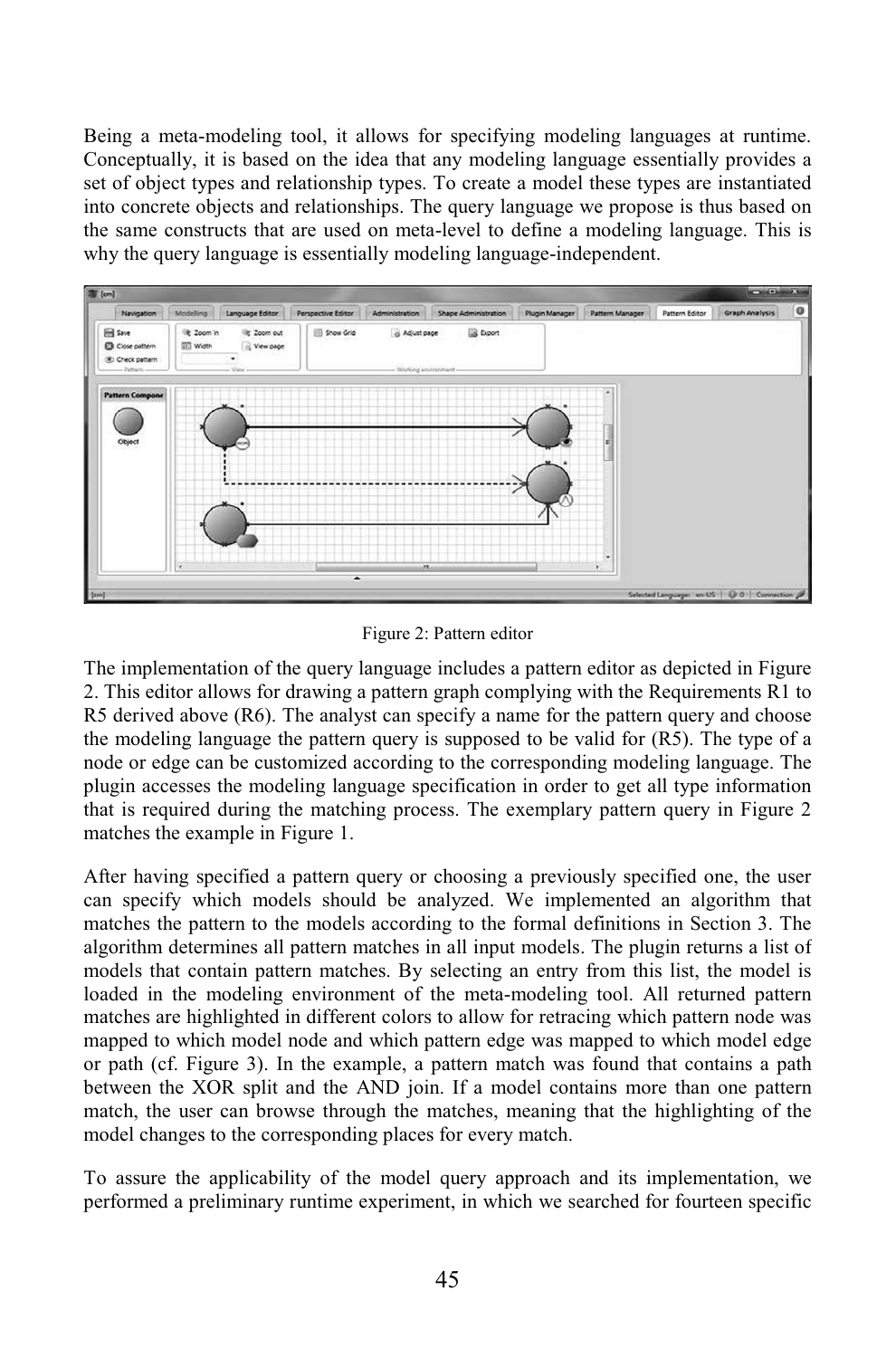patterns. Seven of these patterns were EPC patterns, and seven were ERM patterns. We applied them to 53 EPCs (sizes from 15 to 294 elements) and 42 ERMs (sizes from 16 to 97 elements) coming from the retail industry (for details on the models and patterns, please see [De14], where we used the same patterns and models to test another query language). We conducted the performance evaluation on an Intel® Core<sup>TM</sup> 2 Duo CPU E8400 3.0 GHZ with 4 GB RAM and Windows 7 (62-Bit edition). We disabled the energy saving settings in Windows and executed the application as a 32-bit real-time process to avoid any unnecessary hardware slow down or process switching. As a result, we observed runtimes for searching one pattern in one model ranging from fractions of a millisecond to just under five seconds. In more than 90% of the pattern matching cases, results could be obtained in less than 100 milliseconds for ERMs (in less than 10 milliseconds for EPCs). Note that the (few) long runtimes were due to path searches with most of the restrictions like type, label etc. turned off. For instance, one ERM search that took 2130 milliseconds returned 22856 matches. Hence, we evaluate the overall performance of the approach satisfactory.



Figure 3: Pattern match visualization

### **6 Related Work**

Table contains a detailed comparison of our work to other model query languages proposed in the literature. We draw on the requirements for a graph-based model query language presented in Section 2 to compare our work with existing approaches. A query language thus has to be able to find arbitrary isomorphic substructures in a model graph (R1), consider type (R2) and (R3) label information in its matching process and find paths of arbitrary length (R4). A query language should furthermore support querying conceptual models of any type or graph-based modeling language (R5) and provide a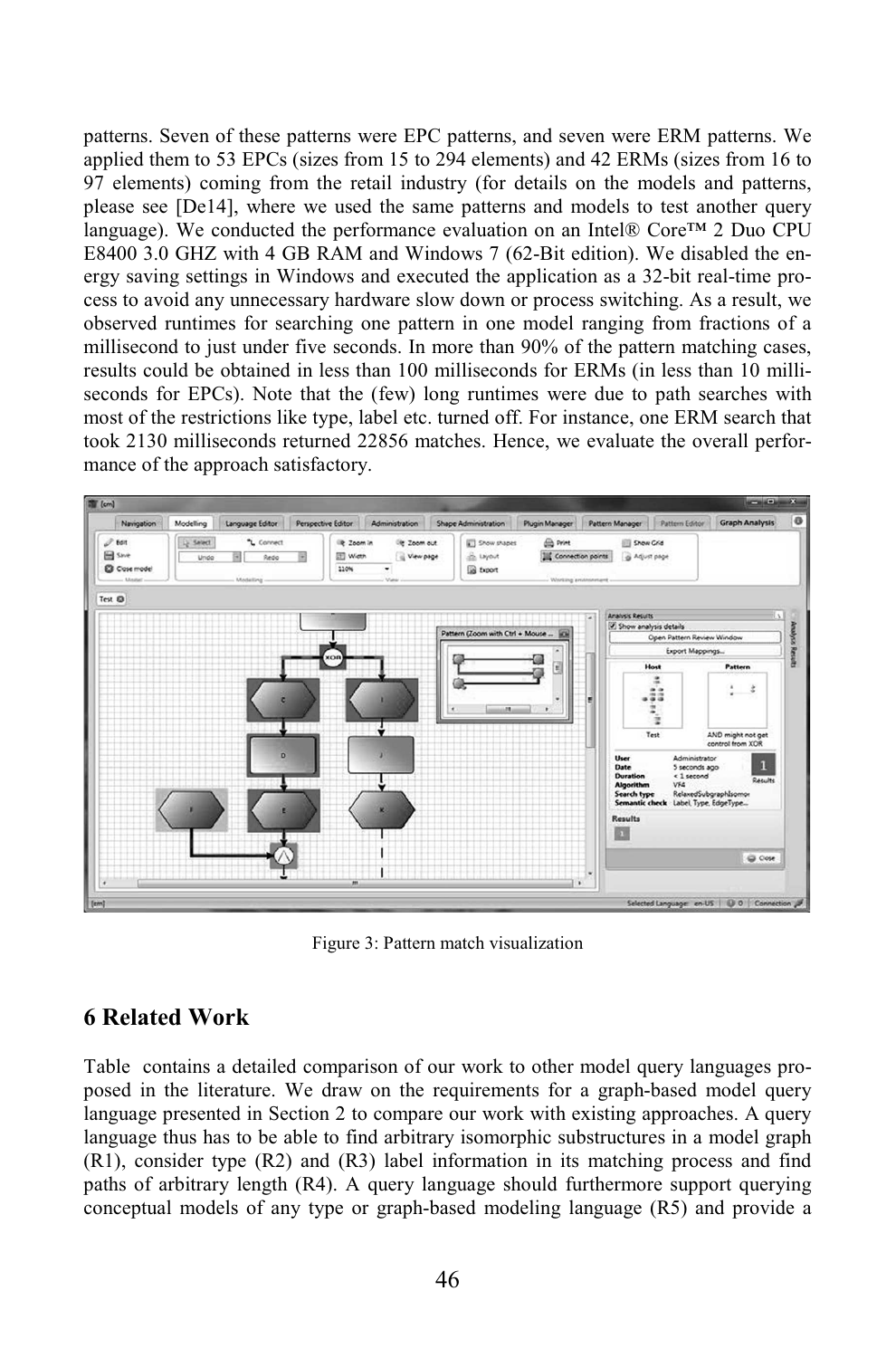graphical pattern editor  $(R6)$ . The table contains a "+" if the query language fulfills a given requirement and a "-" otherwise. The table contains a "0" if the given requirement is only partly fulfilled (see details below).

Three classes of query languages can be distinguished. *The first class* contains all process model query languages. aFSA [MW06], APQL [So11], BeehiveZ [Ji10], BPMN VQL [FT09], BPMN-Q [Aw07], BPQL [MS04], BP-QL [Be08], IPM-PQL [CKJ07], PPSL [Fö07] and an approach based on indexing and untanglings [PRH14] belong to this class. These query languages can only be applied to process models. Some of these languages were designed to query models of a particular process modeling language. BPMN-Q [Aw07] is a prominent example. Other authors define a new process modeling language and propose a query approach for this language (cf. BPQL and BP-QL). The *second class* of query languages contains those approaches that are specific to UML models. EMF-IncQuery [Ber10] and OCL [OCL13] fall into this category. As with process model query languages, these approaches are thus designed to query models of a particular type or modeling languages. Pattern queries are created by means of a declarative programming language. The *third class* contains general graph query languages. SPARQL [W3C13] as well as the Neo4j query language Cypher [Ne13] are prominent examples that fall into this category. They provide functionality that is similar to the feature set of our query language. These approaches are essentially declarative programming languages. A graphical pattern editor is not provided.

| Query Language / Requirement | R <sub>1</sub> | R <sub>2</sub> | R <sub>3</sub> | R <sub>4</sub>           | R <sub>5</sub>           | R <sub>6</sub> |
|------------------------------|----------------|----------------|----------------|--------------------------|--------------------------|----------------|
| aFSA                         | $\ddot{}$      | $\ddot{}$      | $\ddot{}$      | $\overline{\phantom{0}}$ | $\overline{\phantom{0}}$ | $\ddot{}$      |
| <b>APQL</b>                  | $\ddot{}$      | $\ddot{}$      | $+$            | $\ddot{}$                | $\overline{\phantom{0}}$ |                |
| <b>BeehiveZ</b>              | $\ddot{}$      | $\ddot{}$      | $\ddot{}$      | $\overline{\phantom{0}}$ | $\overline{\phantom{0}}$ | $\ddot{}$      |
| <b>BPMN VQL</b>              | $\ddot{}$      | $\ddot{}$      | $\ddot{}$      | $\ddot{}$                |                          | $\ddot{}$      |
| <b>BPMN-Q</b>                | $\ddot{}$      | $\ddot{}$      | $+$            | $\ddot{}$                |                          | $\ddot{}$      |
| <b>BPQL</b>                  | $\ddot{}$      | $\ddot{}$      | $\ddot{}$      | $\overline{\phantom{0}}$ | $\overline{\phantom{0}}$ |                |
| <b>BP-QL</b>                 | $\ddot{}$      | $\ddot{}$      | $\ddot{}$      | $\ddot{}$                | $\overline{\phantom{0}}$ | $\ddot{}$      |
| Cypher (Neo4j)               | $\ddot{}$      | $\ddot{}$      | $\ddot{}$      | +                        | $\ddot{}$                |                |
| <b>EMF-IncQuery</b>          | $\ddot{}$      | $\ddot{}$      | $\ddot{}$      | +                        | $\overline{\phantom{0}}$ |                |
| <b>IPM-PQL</b>               | $\ddot{}$      | $\ddot{}$      | $+$            | $\ddot{}$                |                          |                |
| OCL                          | $\ddot{}$      | $\ddot{}$      | $\ddot{}$      | $\overline{\phantom{0}}$ | $\overline{\phantom{0}}$ |                |
| <b>PPSL</b>                  | $\ddot{}$      | $\ddot{}$      | $\ddot{}$      | +                        | $\overline{\phantom{0}}$ | $\ddot{}$      |
| <b>SPARQL</b>                | $\ddot{}$      | $\ddot{}$      | $\ddot{}$      | $\ddot{}$                | $\ddot{}$                |                |
| <b>Untanglings</b>           | -              | $\Omega$       | $\ddot{}$      | +                        | $\Omega$                 |                |
| <b>VMQL</b>                  | $\ddot{}$      | $\ddot{}$      | $\ddot{}$      | $\ddot{}$                | $\Omega$                 | $\Omega$       |
| Our work                     | $\ddot{}$      | $\ddot{}$      | $\ddot{}$      | $\ddot{}$                | $\ddot{}$                | $\ddot{}$      |

Table 1: Comparison of our work to other model query languages

VMQL [St11] is a visual model query language providing functionality that is similar to that of our approach. The language is also intended to be applicable on models developed in any modeling language. However, this has been demonstrated for UML as well as BPMN models only (i.e., R5="0") [SA13]. Extending VMQL to additional modeling languages however requires developing a new pattern editor that provides the element types of that particular modeling language (i.e., R6="0").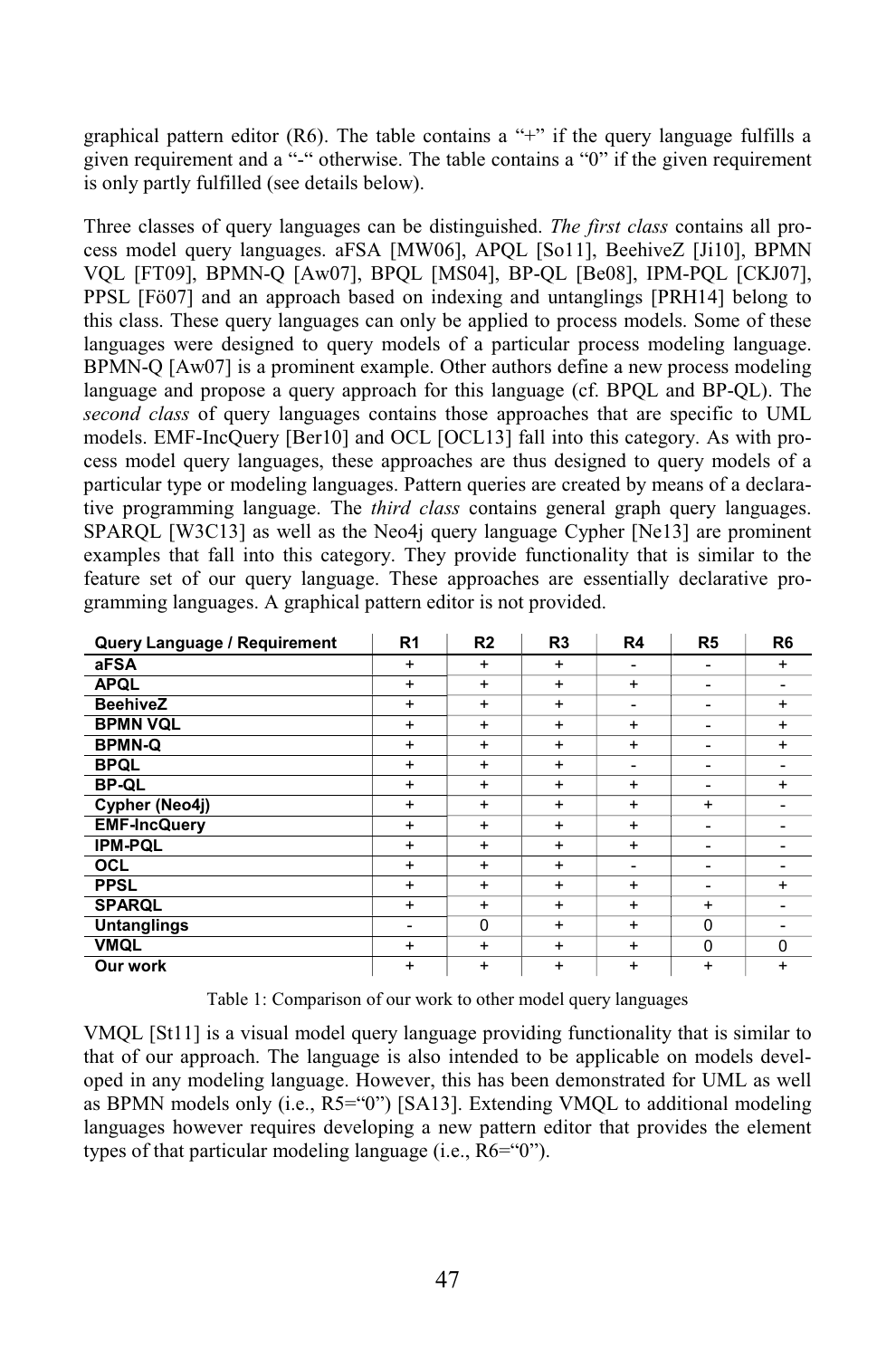### **7 Contributions, limitations, and outlook**

The purpose of this paper was to introduce a query language for conceptual models that is applicable to models of any type or modeling language. Our work can furthermore support multiple business objectives of analyzing models and is thus expected to be broadly applicable. Hence, the contribution of the paper can be summarized as follows:

- The query language we propose includes a matching algorithm that is based on a new kind of graph search problem called *relaxed subgraph isomorphism*, which is particularly related to the analysis of conceptual models. Therefore, we contribute to algorithmic graph theory by introducing a new class of graph search problem. With our work, we expect to trigger further research on this problem from a graph theoretical perspective. For instance, novel efficiency-enhanced algorithms would contribute both to graph theory and – in turn – to conceptual model analysis.
- In practice, only few multi-purpose and language-independent model query languages exist up to now. With our work we hence contribute to a variety of different model analysis objectives requiring pattern matching. Furthermore, our approach can be used on models of any graph-based modeling language. Therefore, we expect wide-spread application, as model analysis and model analysts are no longer restricted to particular modeling languages or few analysis objectives.
- Another important characteristic of our work is its graphical pattern editor easing the usage of the query language.

However, our work reveals some limitations resulting from its broad applicability:

- Defining pattern queries for a particular application scenario is the responsibility of an analyst. Furthermore, a pattern query has to be defined according to the modeling languages of the models to be analyzed. Naturally, although searching for ERM patterns in EPCs is possible using our query language, it will not return any results.
- Another restriction of our query language also results from its applicability to multiple modeling languages. It is by design not able to analyze special characteristics of special model types, for instance execution semantics of process models.
- Our approach has not yet been subject to a comprehensive utility evaluation. Despite this, we expect analysts to appreciate it, as related works have already proven to be highly relevant for model analysis purposes [Be11]. Moreover, due to the possibility to specify patterns graphically, we expect an even higher utility of our approach. Comprehensive utility evaluations are subject of short-term research. In particular, we plan to apply our work in financial institutions to check model repositories containing integrated business process models, data models and organizational charts for regulatory compliance violations and weaknesses. This will furthermore carve out additional functional requirements that have to be included in the query language.

Although we already conducted performance experiments suggesting satisfactory runtime of the query approach (not included in this paper), medium-term research will focus on performing additional runtime experiments on extremely large models with the aim of further increasing execution speed and applying the algorithm to further model analysis scenarios in practice. At the moment, we investigate graph-theoretical structural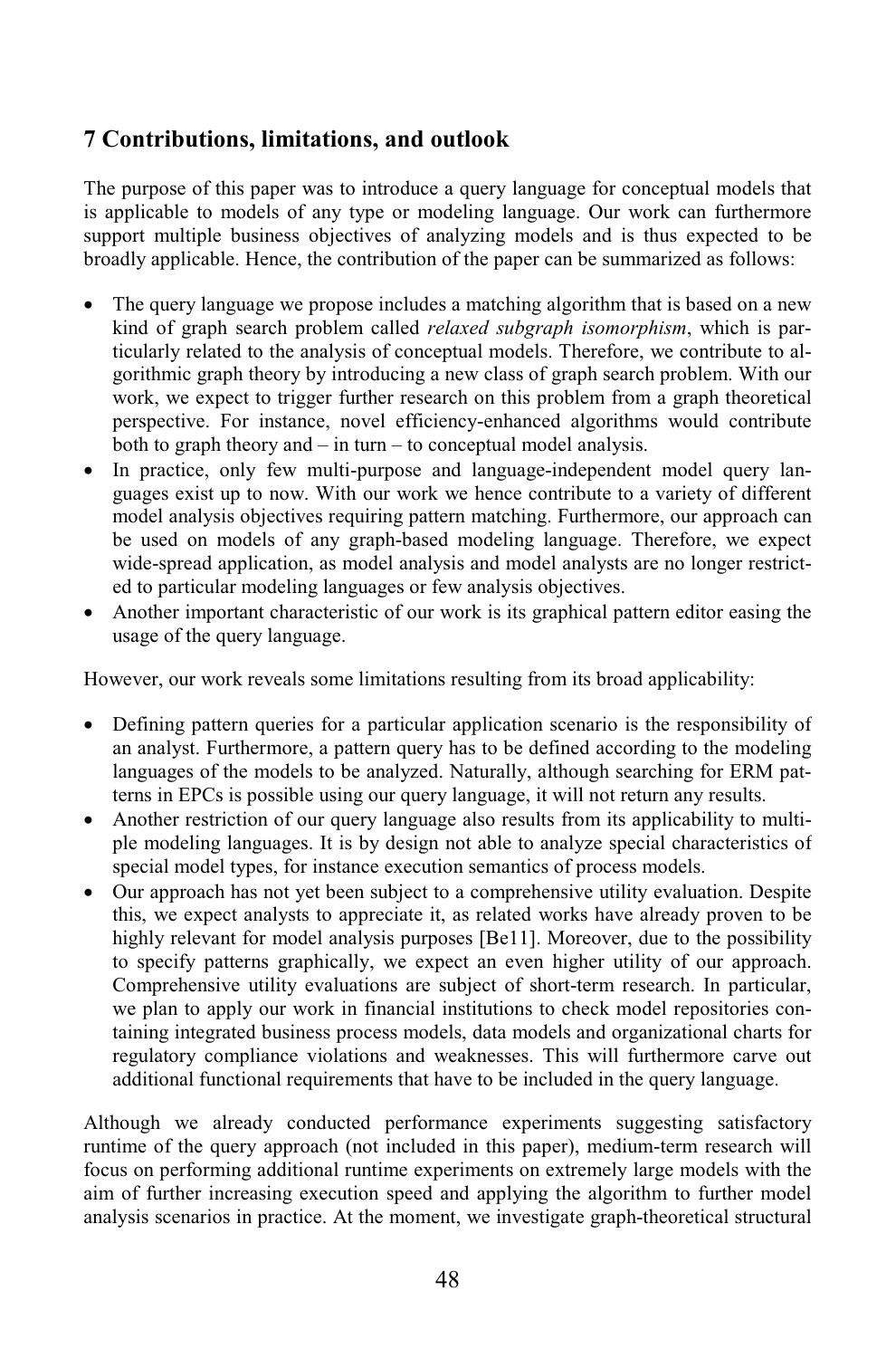characteristics of conceptual models that can speed up pattern matching. In particular, we expect bounded treewidth and planarity of conceptual model graphs to be very promising characteristics to increase matching performance significantly.

#### **References**

- [Aa13] van der Aalst, W.M.P.: Business Process Management: A Comprehensive Survey. ISRN Software Engineering. 2013 (2013), pp. 1-37.
- [ADW08]Awad, A.; Decker, G.; Weske, M: Efficient compliance checking using bpmn-q and temporal logic. In: Business Process Management. Berlin 2008, pp. 326-341.
- [Aw07] Awad, A.: BPMN-Q: A Language to Query Business Processes. In: Proceedings of the EMISA 2007, pp. 115-128.
- [Ba05] Batra, D.: Conceptual data modeling patterns: Representation and validation. Journal of Database Management (JDM), 16 (2005) 2, pp. 84-106.
- [Be08] Beeri, C.; Eyal, A.; Kamenkovich, S.; Milo, T.: Querying business processes with BP-QL. Information Systems, 33 (2008) 6, pp. 477-507.
- [Be11] Becker, J.; Bergener, P.; Delfmann, P.; Weiss, B. (2011). Modeling and Checking Business Process Compliance Rules in the Financial Sector. In: Proceedings of the ICIS 2011.
- [Bec10] Becker, J.; Bergener, P.; Räckers, M.; Weiß, B.; Winkelmann, A.: Pattern-Based Semi-Automatic Analysis of Weaknesses in Semantic Business Process Models in the Banking Sector. In: Proceedings of the ECIS 2010. Pretoria 2010.
- [Ber10] Bergmann, G.; Horváth, Á.; Ráth, I.; Varró, D.; Balogh, A.; Balogh, Z.; Ökrös, A.: Incremental Evaluation of Model Queries over EMF Models. In: Proceedings of the International Conference MODELS 2010. Oslo 2010, pp. 76-90.
- [BPM13]Object Management Group, Business Process Model and Notation 2.0, 2013. (http:// www.omg.org/spec/BPMN/2.0/).
- [Ch76] Chen, P.P.-S.: The Entity-Relationship Model Toward a Unified View of Data. ACM Transactions on Database Systems. 1 (1976) 1, pp. 9-36.
- [CKJ07] Choi, I.; Kim, K.; Jang, M.: An XML-Based Process Repository and Process Query Language for Integrated Process Management. Knowledge and Process Management 14 (2007) 4, pp. 303-316.
- [De10] Delfmann, P.; Herwig, S.; Lis, L.; Stein, A.; Tent, K.; Becker, J.: Pattern Specification and Matching in Conceptual Models. A Generic Approach Based on Set Operations. Enterprise Modelling and Information Systems Architectures 5 (2010) 3, S. 24-43.
- [De14] Delfmann, P.; Steinhorst, M.; Dietrich, H.-A.; Becker, J.: The Generic Model Query Language GMQL – Conceptual Specification, Implementation, and Runtime Evaluation. Information Systems. Accepted for publication, DOI: 10.1016/j.is.2014.06.003.
- [Di11] Dijkman, R.; Dumas, M.; Van Dongen, B.; Käärik, R.; Mendling, J.: Similarity of business process models: Metrics and evaluation. Information Systems. 36 (2011) 2, pp. 498- 516.
- [DHL09] Delfmann, P.; Herwig, S.; Lis, L.: Unified Enterprise Knowledge Representation with Conceptual Models – Capturing Corporate Language in Naming Conventions. In: Proceedings of the ICIS 2009. Phoenix 2009.
- [DRR12] Dijkman, R. M.; La Rosa, M.; Reijers, H. A.: Managing Large Collections of Business Process Models – Current Techniques and Challenges. Computers in Industry 63 (2012) 2, pp. 91-97.
- [Fö07] Förster, A.; Engels, G.; Schattkowsky, T.; Van Der Straeten, R.: Verification of business process quality constraints based on visual process patterns. In: Proceeding sof the  $1<sup>st</sup>$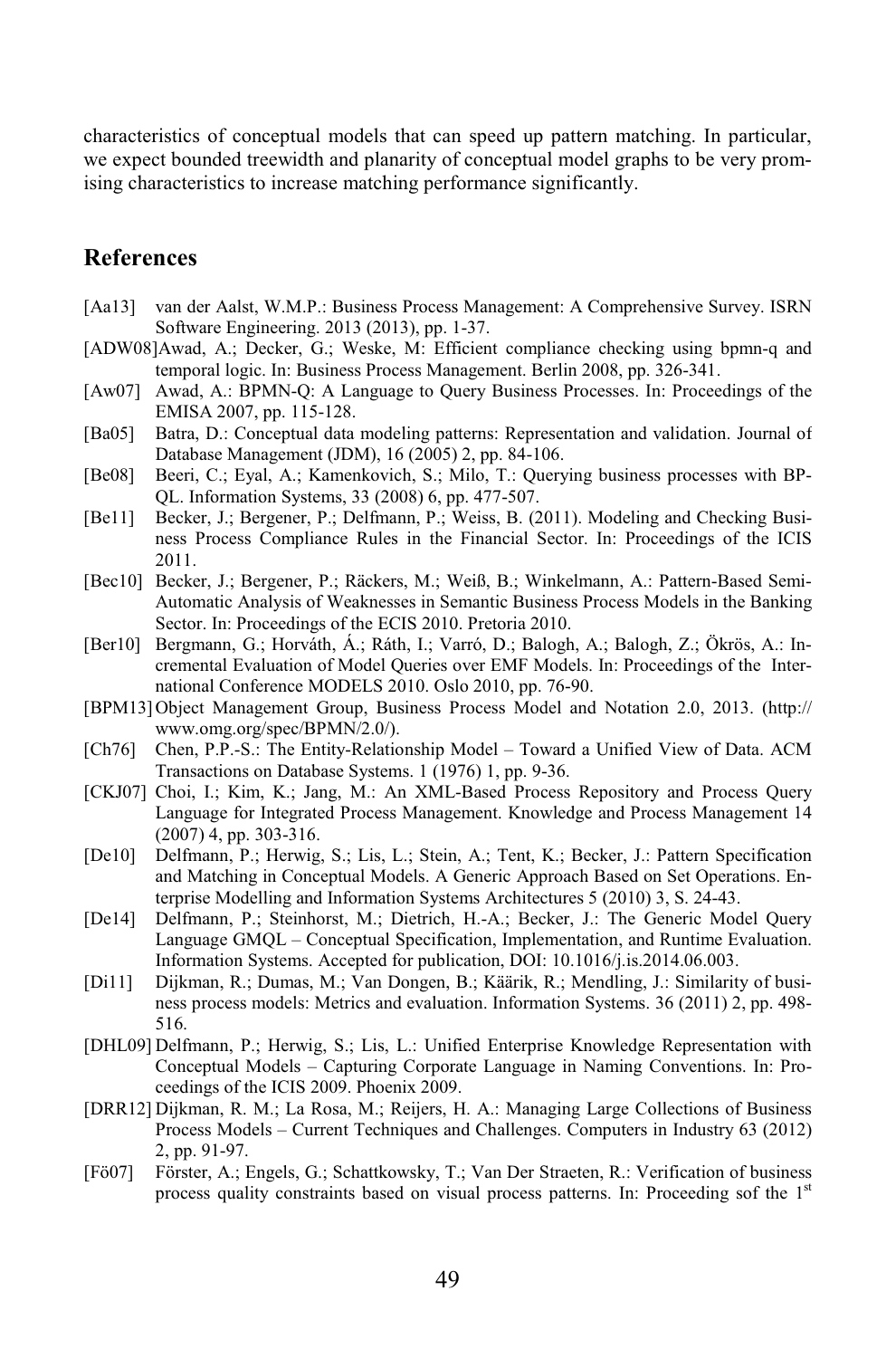Joint IEEE/IFIP Symposium on Theoretical Aspects of Software Engineering 2007, pp. 197-208.

- [FT09] Di Francescomarino, C.; Tonella, P.: Crosscutting concern documentation by visual query of business processes. In: BPM Workshops 2009. Berlin 2009, pp. 18-31.
- [Ga08] García-Bañuelos, L.: Pattern Identification and Classification in the Translation from BPMN to BPEL. In: On the Move to Meaningful Internet Systems: OTM 2008. Berlin 2008, pp. 436-444.
- [Ji10] Jin, T.; Wang, J.; Wu, N.; La Rosa, M.; Ter Hofstede, A. H. (2010). Efficient and accurate retrieval of business process models through indexing. In: On the Move to Meaningful Internet Systems: OTM 2010. Berlin 2010, pp. 402-409.
- [Kn10] Knuplesch, D.; Ly, L. T.; Rinderle-Ma, S.; Pfeifer, H.; Dadam, P.: On Enabling Data-Aware Compliance Checking of Business Process Models. In: Proceedings of the  $29<sup>th</sup>$  International Conference on Conceptual Modeling (ER 2010). Vancouver 2010, pp. 332- 346.
- [LW09] Lingas, A.; Wahlen, M.: An exact algorithm for subgraph homeomorphism. Journal of Discrete Algorithms 7 (2009) 4, pp. 464-468.
- [Me07] Mendling, J.: Detection and Prediction of Errors in EPC Business Process Models, Vienna University of Economics and Business Administration. Vienna 2007.
- [Me08] Mendling, J.; Verbeek, H. M. W.; van Dongen, B. F.; van der Aalst, W. M. P.; Neumann, G.: Detection and prediction of errors in EPCs of the SAP reference model. Data & Knowledge Engineering 64 (2008) 1, pp. 312-329.
- [MS04] Momotko, M.; Subieta, K.: Process Query Language: A Way to Make Workflow Processes More Flexible. In: Proceedings of the 8<sup>th</sup> East European Conference on Advances in Databases and Information Systems (ADBIS 2004). Budapest 2004, pp. 306-321.
- [MW06] Mahleko, B.; Wombacher, A.: Indexing Business Processes based on Annotated Finite State Automata. In: Proceedings of the 2006 IEEE International Conference on Web Services (ICWS'06). Washington, DC 2006, pp. 303-311.
- [Ne13] Neo4j: Cyper Query Language. 2013. (http://docs.neo4j.org/chunked/stable/cypherquery-lang.html).
- [OCL13] Object Management Group: Object Constraint Language, 2013. (http://www.omg.org/ spec/OCL/2.3.1/).
- [ODA08]Ouyang, C.; Dumas, M.; Van Der Aalst, W.M.P.: Pattern-based translation of BPMN process models to BPEL web services. International Journal of Web Services Research (IJWSR), 5 (2008) 1, pp. 42-62.
- [PGD12] Polyvyanyy, A.; García-Bañuelos, L.; Dumas, M.: Structuring acyclic process models. Information Systems 37 (2012) 6, pp. 518-538.
- [PRH14] Polyvyanyy, A.; La Rosa, M.; ter Hofstede, A. H. M.: Indexing and Efficient Instancebased Retrieval of Process Models Using Untanglings. In: Proceedings of the 26<sup>th</sup> International Conference on Advanced Information Systems Engineering (CAiSE 2014). Thessaloniki, Greece, pp. 439-456.
- [SA13] Störrle, H.; Acretoaie, V.: Querying business process models with VMQL. In: Proceedings of the  $5<sup>th</sup>$  ACM SIGCHI Annual International Workshop on Behaviour Modelling – Foundations and Applications (BMFA 2013). New York 2013, pp. 1-10.
- [So11] Song, L.; Jianmin, W.; ter Hofstede, A. H. M.; La Rosa, M.; Ouyang, C.; Wen, L.: A Semantics-based Approach to Querying Process Model Repositories. QUT eprints 2011.
- [St11] Störrle, H.: VMQL: A visual language for ad-hoc model querying, Journal of Visual Languages & Computing. 22 (2011) 1, pp. 3-29.
- [TF09] Thomas, O.; M. Fellmann M.: Semantic Process Modeling Design and Implementation of an Ontology-based Representation of Business Processes. Business & Information Systems Engineering. 1 (2009) 6, pp. 438-451.
- [Ul78] Ullmann, J. R.: An Algorithm for Subgraph Isomorphism. Journal of the ACM 23 (1976) 1, pp. 31-42.